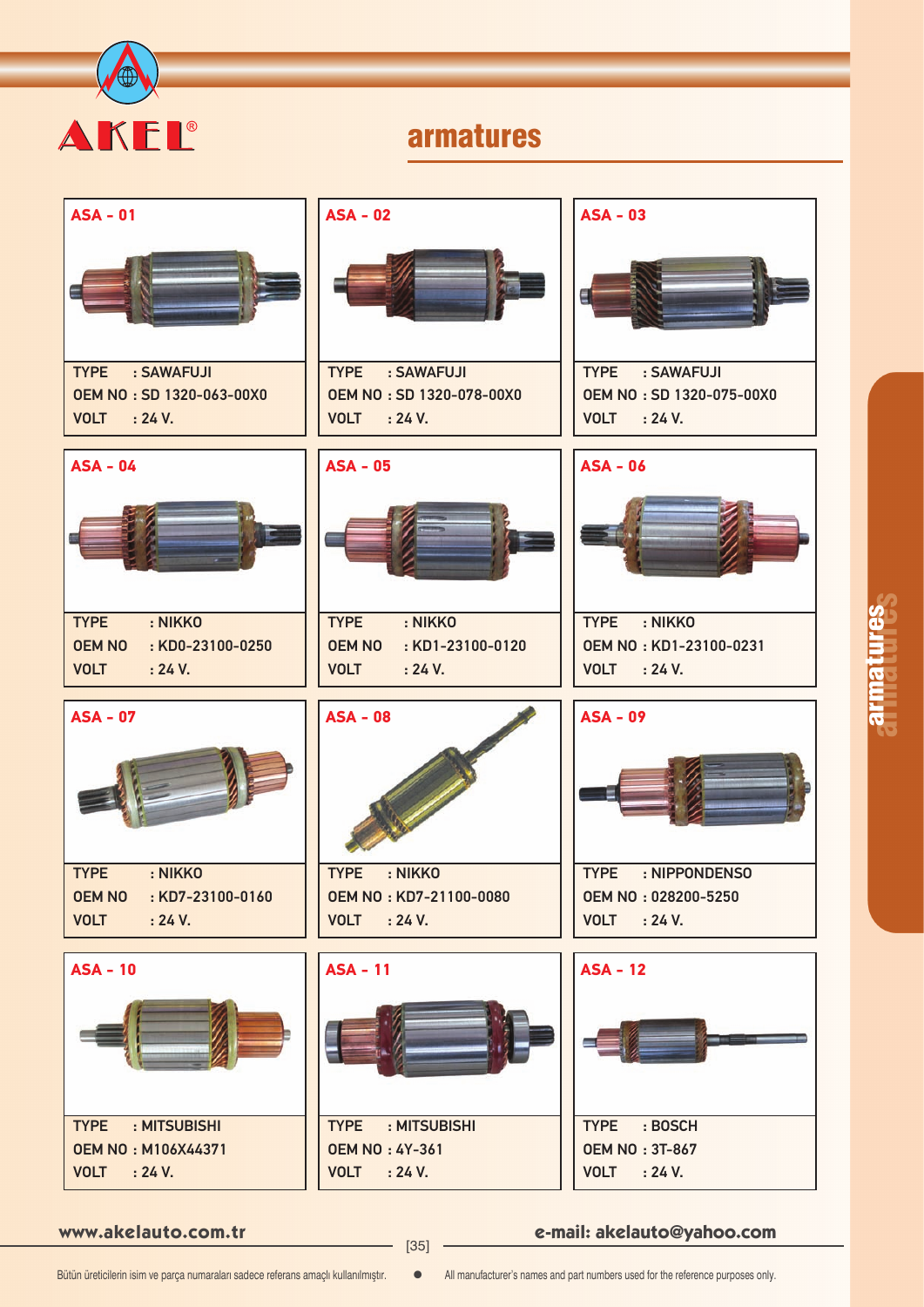### armatures





armatures armatures

**www.akelauto.com.tr e-mail: akelauto@yahoo.com** [36]